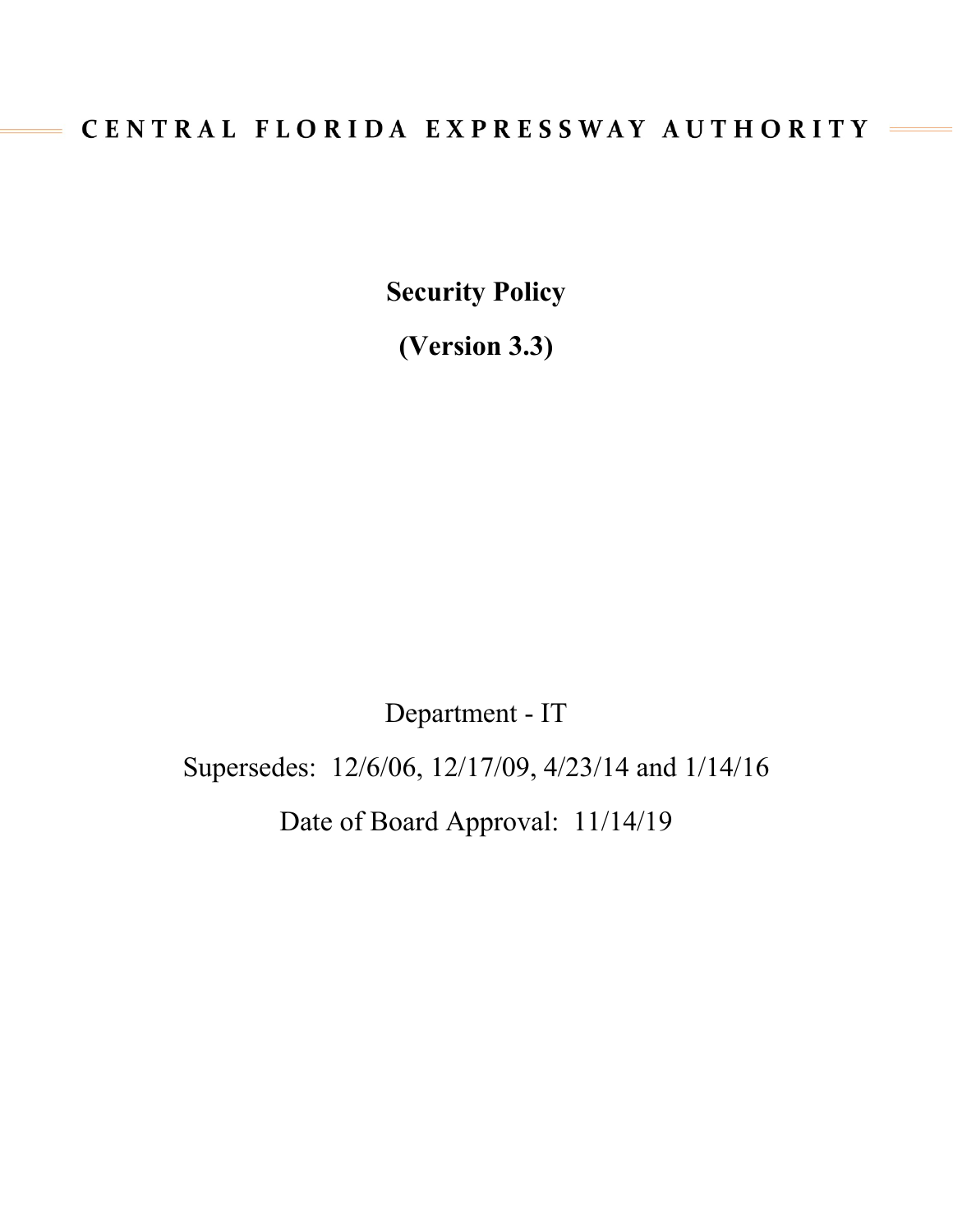#### **I. Introduction to CFX Security Policy**

Central Florida Expressway Authority's Security Policy addresses both Information Security and Facility Security as described within this document.

### **II. Information Security Policy**

Computer information systems and communications networks are integral and critical parts of the Central Florida Expressway Authority's (CFX) business operations. CFX has made a substantial investment to establish and protect these systems and the misuse of information or systems can do irreparable harm to CFX, its employees and customers. It is therefore vital that all CFX staff and contractors commit to safeguarding these resources. Those who have access to CFX data are to use the utmost care in its protection from unauthorized disclosure, alteration, destruction or publication. Anyone responsible for the willful and negligent handling of CFX's systems, data or equipment shall be properly disciplined, up to and including termination and/or filing of a complaint with law enforcement.

CFX maintains many data files that are considered highly confidential from which negative consequences would ensue should the information be published or otherwise divulged negligently or maliciously. All confidential data must be treated as confidential with access limited to those whose access is required to perform their assigned duties. Staff is directed to implement security procedures that outline the care to be exercised by all employees and contractors related to CFX systems and equipment. In all cases where the correct course of action is uncertain, employees should always seek guidance from their supervisor or human resources representative. Contractors should seek guidance from their immediate supervisor and/or CFX contract point person.

CFX reserves the right, without notice or warning, at any time, to audit and/or monitor the use of CFX systems, data and/or equipment for the purpose of ensuring compliance with this and other security related documents such as the CFX Information Security Guidelines document.

- A. All computer system data and customer information that is maintained by CFX, whether electronic or hardcopy, is considered to be confidential unless specifically defined as open to the public.
- B. All CFX employees and contractors are required to obtain written permission to disclose CFX information to anyone other than CFX employees or contractors who need the information to conduct their official business. All other requests for information, except for inquiries from the media, shall be routed through CFX's Records Custodian who will determine if information is legally public record prior to its release. If there is any doubt as to the information's legal status, General Counsel shall be consulted. Requests for information from the media shall be routed through the Marketing and Communications Department.
- C. All employees and contractors must adhere at all times to the processes, procedures and guidelines as set forth in the "CFX Information Security Guidelines" document. Failure to adhere with the provisions of these respective documents, as applicable to employee or contractor, could result in disciplinary action up to and including termination. Additionally, civil penalties and fines could also apply. The above documents are living documents and they will change from time to time in order to add, delete or modify processes, procedures and/or guidelines.
- D. Employees and contractors will only use CFX systems, information and equipment in a manner consistent with the employees and/or contractor's job function and requirements. CFX resources are to be used for CFX business only, except where specifically noted within the "CFX Information Security Guidelines" document.
- E. You may not access or disseminate material that is offensive, harassing or illegal (ex. software piracy) in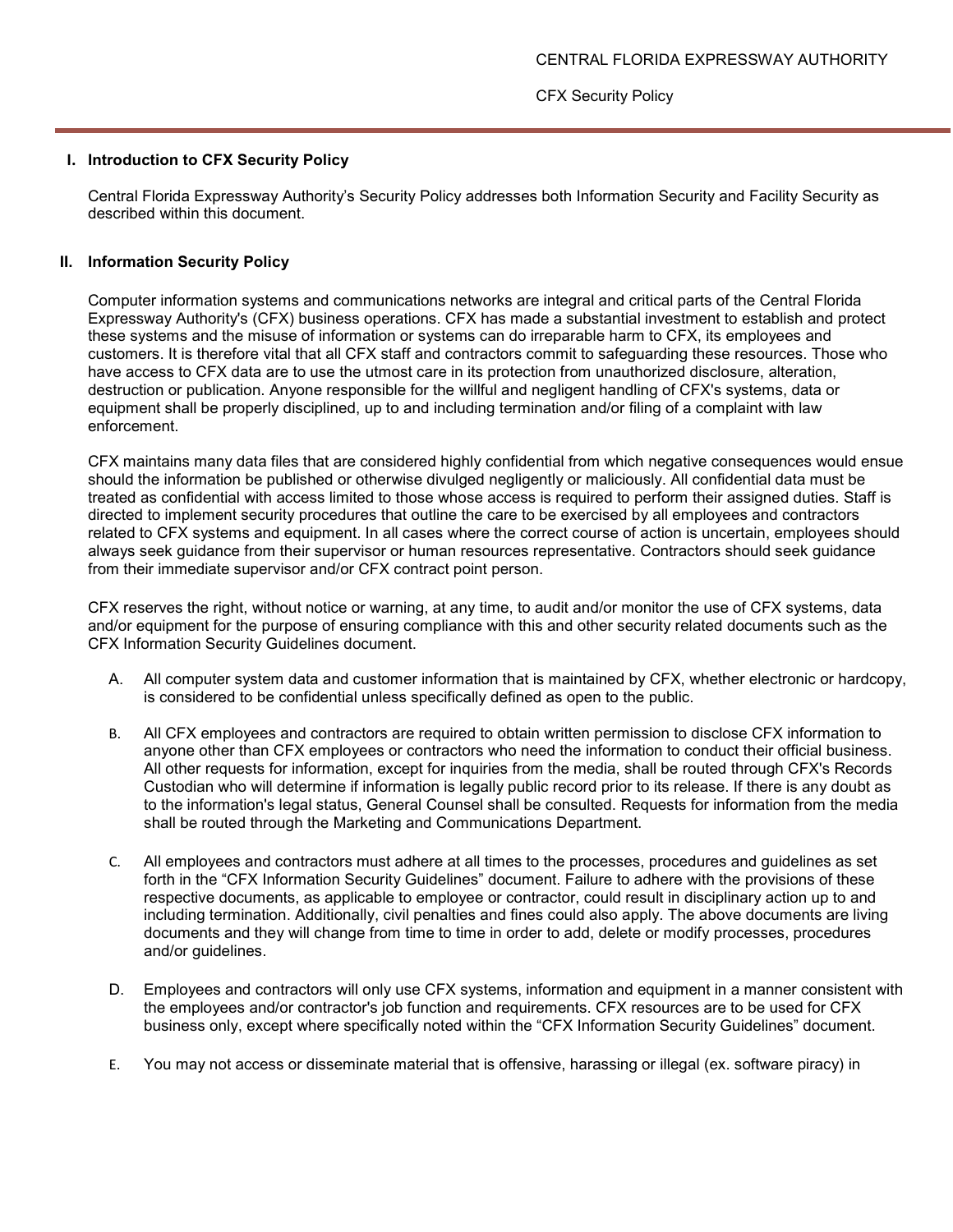nature, including but not limited to material that disparages others based on race, religion, ethnicity, gender, sexual orientation, age, disability or political affiliation. In addition, you may not access or disseminate sexually explicit or sexually oriented messages, images or sounds.

- F. Employees will only utilize software provided and installed by CFX's Information Technology Department. Additionally, you may not acquire, use, reproduce, transmit or distribute any controlled information including computer software and data, privacy information, copyrighted or trademarked material or material with other intellectual property rights or proprietary information without the IT Department's authorization.
- G. All systems and equipment (workstations, laptops, desktops, servers, etc.) shall be secured and password protected when not attended.
- H. For all systems under the control of the IT Department, the Administrator (admin) accounts cannot be disabled or altered in any way except by LAN Administrator / Help Desk personnel or the Information Security Manager. Any exception must be approved in writing by the IT Department.
- I. All security breaches, suspected or otherwise, are to be immediately reported to the Information Technology Department.
- J. All contractors who have access to sensitive and/or confidential information, including customer information, will be bonded by their employers and proof of such shall be available to CFX upon request.
- K. All employees will undergo a background check prior to employment and may be rechecked at any time during the employee's tenure.
- L. All employees working in the CHDE (Card Holder Data Environment) are required to participate, on an annual basis, security awareness training.

# **III. Facility Access Security Policy**

The Central Florida Expressway Authority (CFX) recognizes the value of its employees and contractors in fulfilling its corporate mission. To that end, CFX is committed to providing a safe and secure work environment. CFX has established a facility access policy that shall be followed by all individuals working at or needing access to CFX Facilities. CFX Facilities are defined as all areas protected, either directly or indirectly, by CFX issued proximity cards. All permanent proximity badges are to be issued by the CFX Security Guard or IT Help Desk. All single day visitor badges are to be issued by the CFX Front Office Administrator.

Proximity badges are in effect keys which grant physical access to both sensitive and/or non-sensitive areas of CFX Facilities. Proximity badges are to be treated with the same care as the username I password credentials utilized to access CFX computing resources. As such, proximity card PINs should never be written down or stored in any way. This includes writing the PIN in any form on the proximity card itself. For the purpose of this document, the following applies: "proximity card" and "badge" (when not referring to a visitor badge) are synonymous. Facility Employees shall be defined as all CFX personnel, contractors, consultants and vendors who require access to any CFX Facility.

- A. All Facility Employees will be issued a Facility Access badge per the Standard Operating Procedure "CFX Security Post Orders."
- B. While on any CFX premises, the Facility Access badge shall be worn at all times on the Facility Employee's person where it is clearly visible.
- C. Facility Employees will be given instructions pertaining to the proper use of the Facility Access badge at the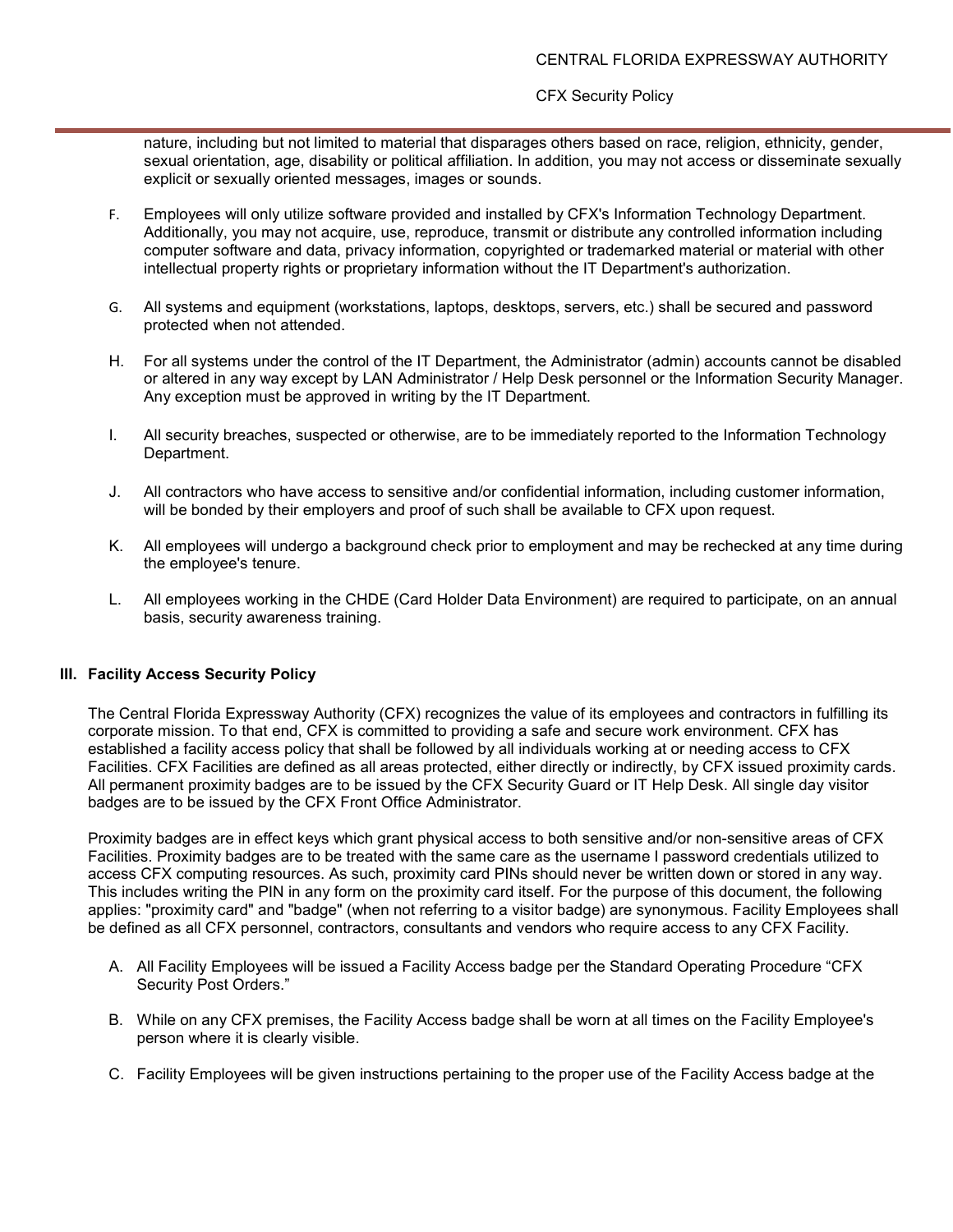time of employment.

- D. The CFX employees with authority of the physical area or resources will approve access requests.
- E. All lost, stolen or defective Facility Access badges must be reported immediately by the respective Facility Employee to the following: Immediate supervisor, Departmental Oversight Approver for non-CFX employees and the CFX Security Guard.
- F. Gaining entry into CFX Facilities either through tailgating and/or piggybacking is strictly prohibited. Tailgating and/or piggybacking is access gained by an authorized or non-authorized individual via the properly swiped Facility Access badge of an authorized Facility Employee. The only allowed exception is a properly signed in visitor(s) who is being escorted by a CFX Facility Employee.
- G. The following is prohibited: sharing / lending of Facility Access badges; ownership of multiple active Facility Access badges; disclosure of PIN value.
- H. No Facility Employee badge shall be issued without a photo ID being presented.
- I. All managers must notify the IT Help Desk immediately upon termination of a badged individual.
- J. All Facility Employees and Visitors must adhere at all times to the procedures and guidelines as set forth in the Standard Operating Procedure "CFX Security Post Orders."
- K. Any person requesting a Facility Access badge will be required to provide a valid driver's license, issued from the state of residence or a Florida Identification Card. This information will be stored inside the CFX's security system and will be utilized for identification purposes.
- L. At the sole discretion of CFX, this information may be shared with law enforcement. The driver's license information will not be otherwise released and is privileged from public records requests as provided for by Florida Statute.
- M. Failure to adhere to the provisions of these documents could result in disciplinary action up to and including termination.
- N. The procedures referenced in this policy are living documents and they will change from time to time in order to address needed changes.

# **IV. Security Cameras**

- A. For the safety and security of CFX staff, vendors, visitors and property, a video camera system is in service.
- B. Access to the security camera system and its images are restricted to authorized personnel.
- C. By Florida Statute, the video and images from the camera system is confidential and exempt and will only be shared as designated by statute and/or as directed by the Executive Director.